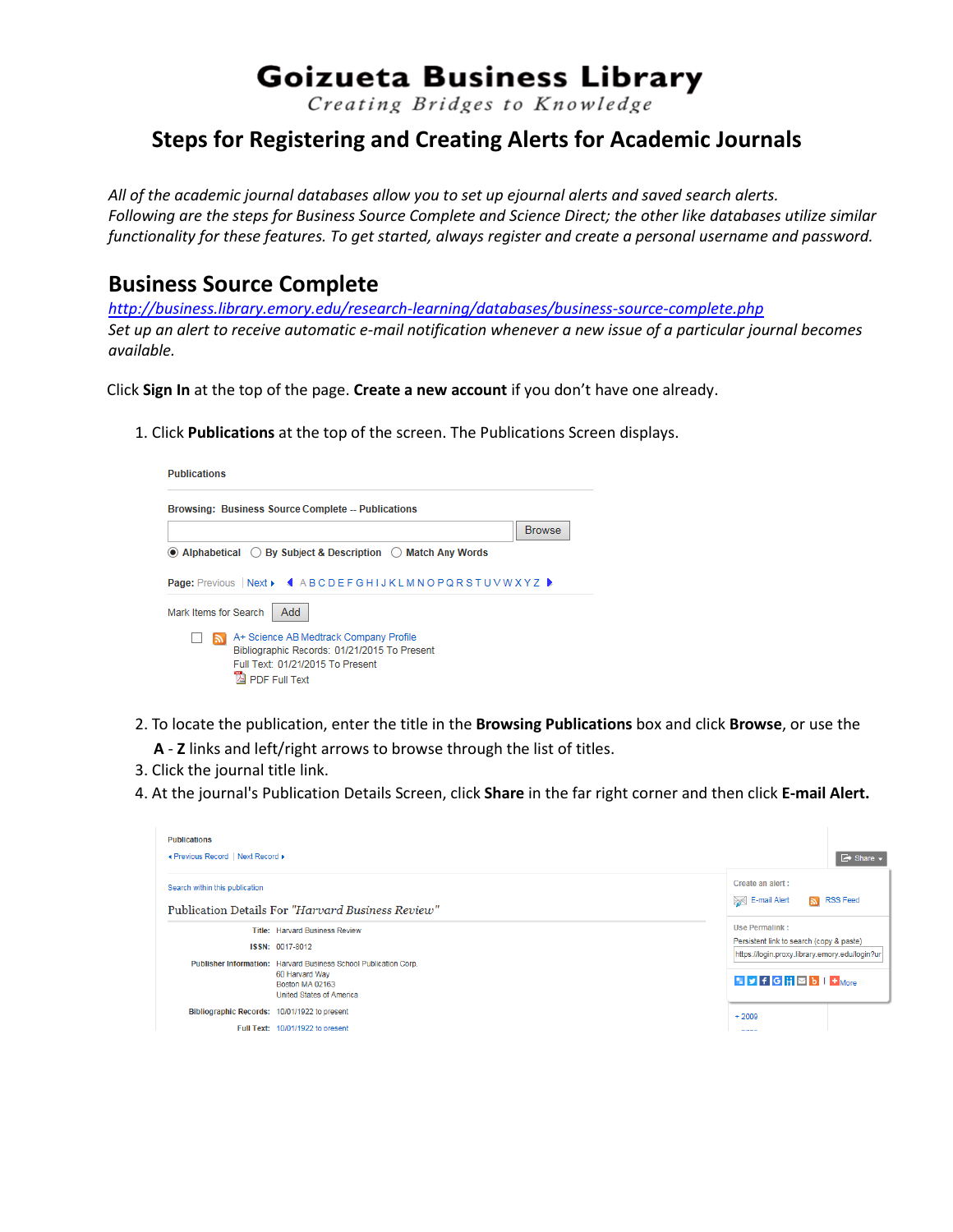5. The **Create Journal Alert** window appears, with the *Subject* and *E-mail from* address automatically filled in.

| <b>Create Alert @</b><br>Journal Alert: ""ABA Journal" on 2013-09-20 09:26 AM"         |                                                                                                                               |
|----------------------------------------------------------------------------------------|-------------------------------------------------------------------------------------------------------------------------------|
|                                                                                        |                                                                                                                               |
| <b>Subject</b><br>EBSCO Alert ABA Journal                                              | <b>Hide addresses from recipients</b><br>m                                                                                    |
|                                                                                        | <b>E-mail from</b>                                                                                                            |
|                                                                                        | epalerts@epnet.com                                                                                                            |
| <b>F.mail format</b>                                                                   | <b>E-mail to</b>                                                                                                              |
| C Plain Text C HTML                                                                    | Separate each e-mail<br>address with a semicolon. Leave E-mail to field<br>blank if you do not wish to receive e-mail alerts. |
| <b>E-mail contents</b><br>C Link to table of contents C Link to individual<br>articles |                                                                                                                               |
| <b>General Settings</b>                                                                |                                                                                                                               |
| <b>Results format</b><br><b>Brief</b><br>$\blacksquare$                                | Alert on full text only<br>m                                                                                                  |
| <b>RSS Feed</b>                                                                        | http://epweb704.epnet.com/AlertSyndicationService/Syndication.asmx/GetFeed?guid=954994                                        |
|                                                                                        |                                                                                                                               |
|                                                                                        |                                                                                                                               |
| <b>Save Alert</b><br><b>Cancel Alert</b>                                               |                                                                                                                               |
|                                                                                        |                                                                                                                               |

6. Set your alert parameters and click **Save Alert**.

#### **Notes**:

- $\circ$ Before your alert expires, you will be e-mailed and given the opportunity to renew
- it.  $\circ$

To view all available alert parameters, click **Advanced Settings** below the Save Alert button.

#### In the E-Mail section

- 1. **Subject**  enter a brief explanation that will appear in the subject line of the Journal Alert e-mail.
- 2. **E-mail from**  [defaults to EPAlerts@EPNET.COM. Y](mailto:EPAlerts@EPNET.COM)ou can enter a different "From" e-mail address if desired.
- 3. **E-mail to**  Enter your e- mail address. If you are entering multiple e-mail addresses, place a semicolon between each e-mail address.
- 4. **E-mail format**  Select Plain Text or HTML.
- 6. **E-mail contents**  Indicate whether you want to receive: Link to table of contents or Link to individual articles.

#### **Advanced Settings**

Click **Advanced Settings** to view the **Journal Alert screen**, featuring all available parameters. In the **Run Alert for** section, select how long the journal alert should run for.

#### **Editing a Journal Alert**

- 1. Click **Folder** at the upper right of the screen.
- 2. Click the **Journal Alerts** link on the left side.
- 3. Click **Edit Alert** below the journal title.
- 5. Edit the alert.
- 6. Click **Save.**

#### **Deleting a Journal Alert**

- 1. Click **Folder** at the upper right of the screen.
- 2. Click the **Journal Alerts** link on the left side.
- 3. Mark the check box for each alert you would like to delete.
- 4. Click **Delete Items**. The selected items are removed from the folder.